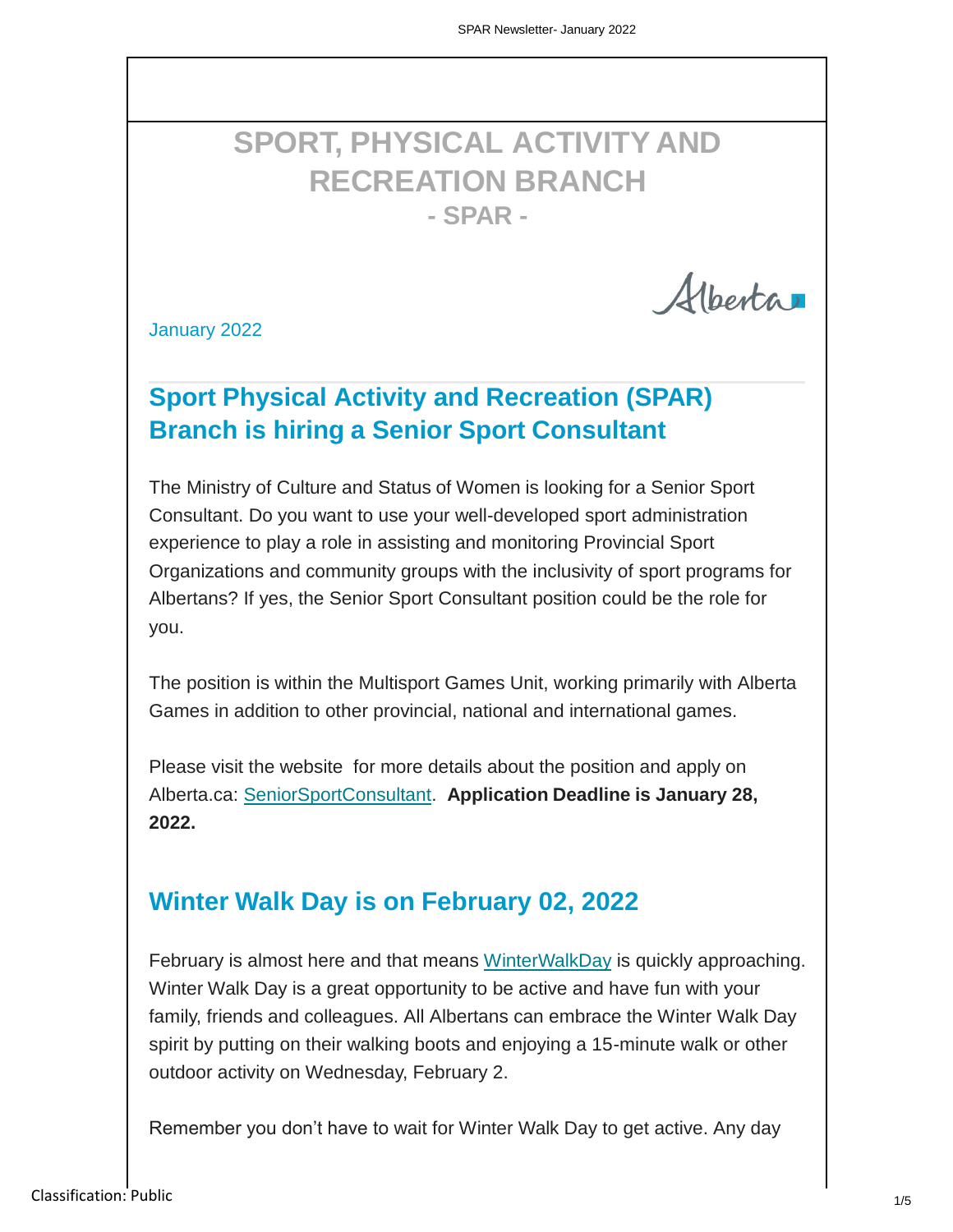can be an active day, you just have to open the door and go for it. Staying active during the winter is important to maintaining a healthy lifestyle, and it can be as easy as going outside for a 15 minute walk.

Research shows spending time outdoors being active is excellent for your mental and physical health. This is important every winter, a time mostly spent inside, and it's very important now as we continue to face the challenges of the ongoing global pandemic.

Join a group of friends, co-workers, or students, and register your walkers with [SafeHealthyActivePeopleEverywhere\(SHAPE\).](https://shapeab.com/winter-walk-day/) Let's strive to get outside, follow all Covid 19 health guidelines and enjoy fresh air. Let's celebrate our own mental and physical health by taking time for an enjoyable winter walk!

#### **National Coaching Certification (NCCP) Updates**

[January and February NCCP multi-sport module dates are listed on the NCCP](https://albertasport.ca/coaching/nccp-multi-sport-module-calendar/) Multi-SportCalendar. Watch for [the March schedule to](https://albertasport.ca/coaching/nccp-multi-sport-module-calendar/) be posted in the coming weeks. Please continue to check back as additional courses are continually being added.

Online modules have a maximum capacity of 12 coaches, so early registration is recommended as many courses sell out quickly.

## **Sports Events Congress (SEC22) Postponed**

With the recent spike in the spread of COVID-19 in Canada and out of concern for the health and safety of stakeholders, Sport Tourism Canada and Edmonton Events have made the difficult decision to postpone Sport Events Congress 2022 (SEC22) scheduled for March 22-23-24 in Edmonton.

SEC is Sport Tourism Canada and Edmonton Events are currently exploring options to re-schedule the event in Edmonton later in the year. The new plan for SEC22 will be announced in the coming weeks.

Please refer to the [SportTourismCanada](https://sporttourismcanada.com/) website for more information.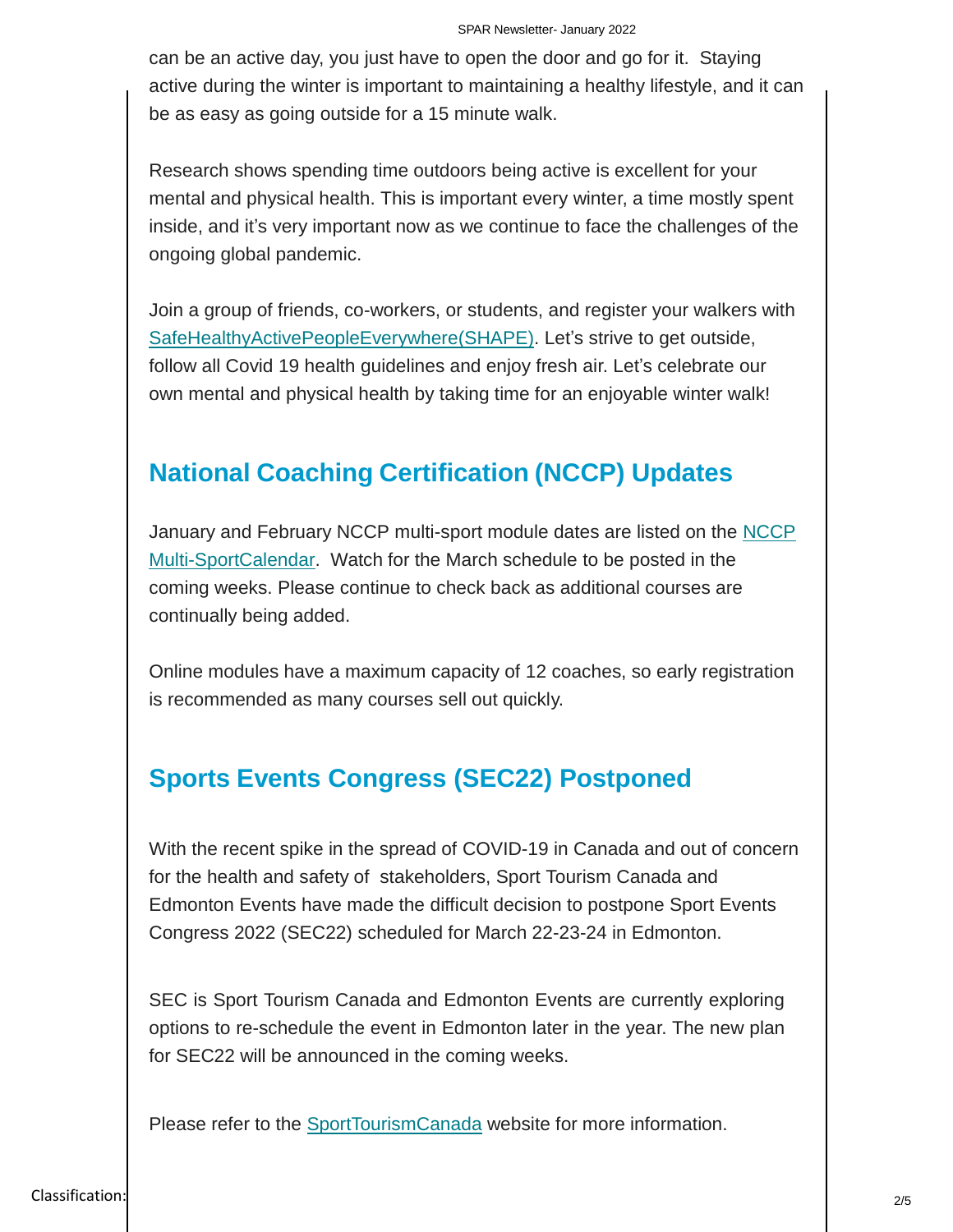## **Sport Physical Activity and Recreation (SPAR) Website Upgrade**

Just a quick reminder that the [SPARwebsite](https://albertasport.ca/) recently underwent some website upgrades.

Please go to the **SPARwebsite** to update your favorites or your current book marks. We don't want you to miss out on the the latest sport and recreation news.

#### **Canadian Concussion Network Research Project**

The Canadian Concussion Priority Setting Partnership led by emergency physician researcher Dr. Martin Osmond in Ottawa is undertaking a national research project for concussion.

The goal is to determine the top 10 unanswered questions in concussion from the perspective of patients who have had a concussion, caregivers who look after them and frontline clinicians who diagnose and treat concussions. The overall aim is to advocate for research funding to be directed to the priorities of those who live with, and are most impacted by, concussion.

They are now launching Phase 2 of the project, which is an online survey asking concussion patients, families, and healthcare professionals to select 10 questions that they feel are the highest priority to be answered by research.

- You [can complete the survey in English: redcap.cheori.org/surveys/?](https://redcap.cheori.org/surveys/?s=FDEFTHCYAC) [s=FDEFTHCYAC.](https://redcap.cheori.org/surveys/?s=FDEFTHCYAC)
- You [can complete the survey in French: redcap.cheori.org/surveys/?](https://redcap.cheori.org/surveys/?s=9EFKMACMTW) [s=9EFKMACMTW.](https://redcap.cheori.org/surveys/?s=9EFKMACMTW)

For more information on this project, visit [https://www.concussionpsp.com.](https://www.concussionpsp.com/)

## **Sport for Life Canadian Summit- March 1-2, 2022 Save the Date**

The 2022 Sport for Life Canadian Summit will take place in a virtual environment March 1-2 with three main themes: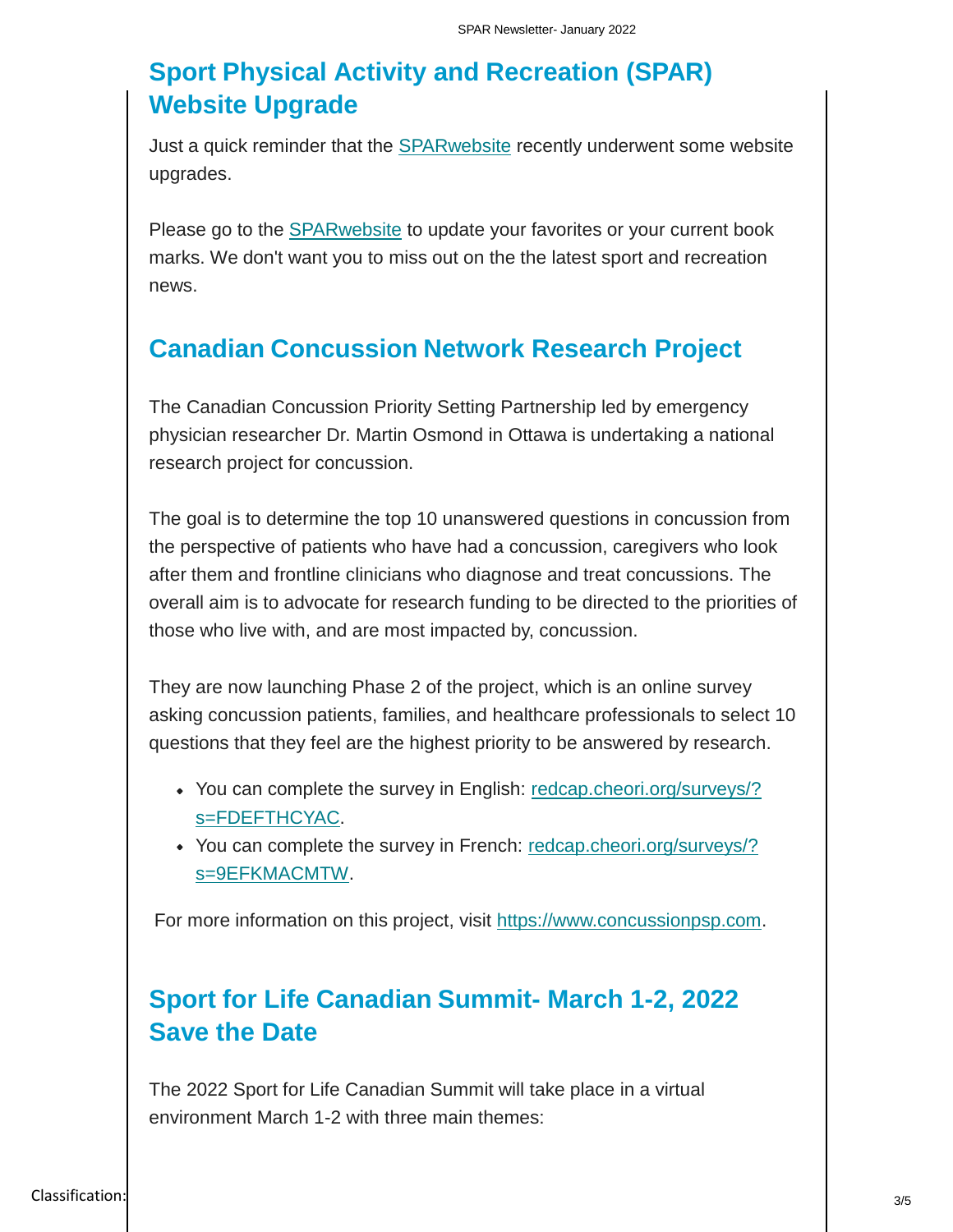- *Let's reflect*—as individuals, organizations, and sectors—on where we were, what we have learned, and where we want to be.
- *Let's reconnect*—in meaningful ways, as connection fosters understanding, creativity and progress.
- *Let's reimagine*—a collaborative, resilient system where the sport, recreation, health and education sectors are truly aligned and working together to address barriers and strive towards quality sport programming and physical literacy development that is equitably available to everyone.

With the continued uncertainty of COVID-19 and an intent to support more accessible events as an organization, Sport for Life is planning a simultaneous multi-city event. It will feature both live, local content (e.g., workshops, panels, etc.) as well as virtual content (e.g., keynote presentations and national addresses) that will be shared to, and will connect, all of the host cities in real time.

#### **Go to the Sport for Life website [for more information](https://sportforlife.ca/blog/save-the-date-2022-sport-for-life-canadian-summit/) .**





## **Concussion Awareness**

The [#HeadstrongCanada](https://twitter.com/hashtag/headstrongcanada) campaign is based on the Government of Canada's Concussion Framework and the [ConcussionAwarenesstoolkit,](https://sirc.ca/concussion) is designed to give every sport organization the resources they need to show they are concussion smart and to learn the key points in concussion awareness.

*Sport Physical Activity and Recreation, All rights reserved.*